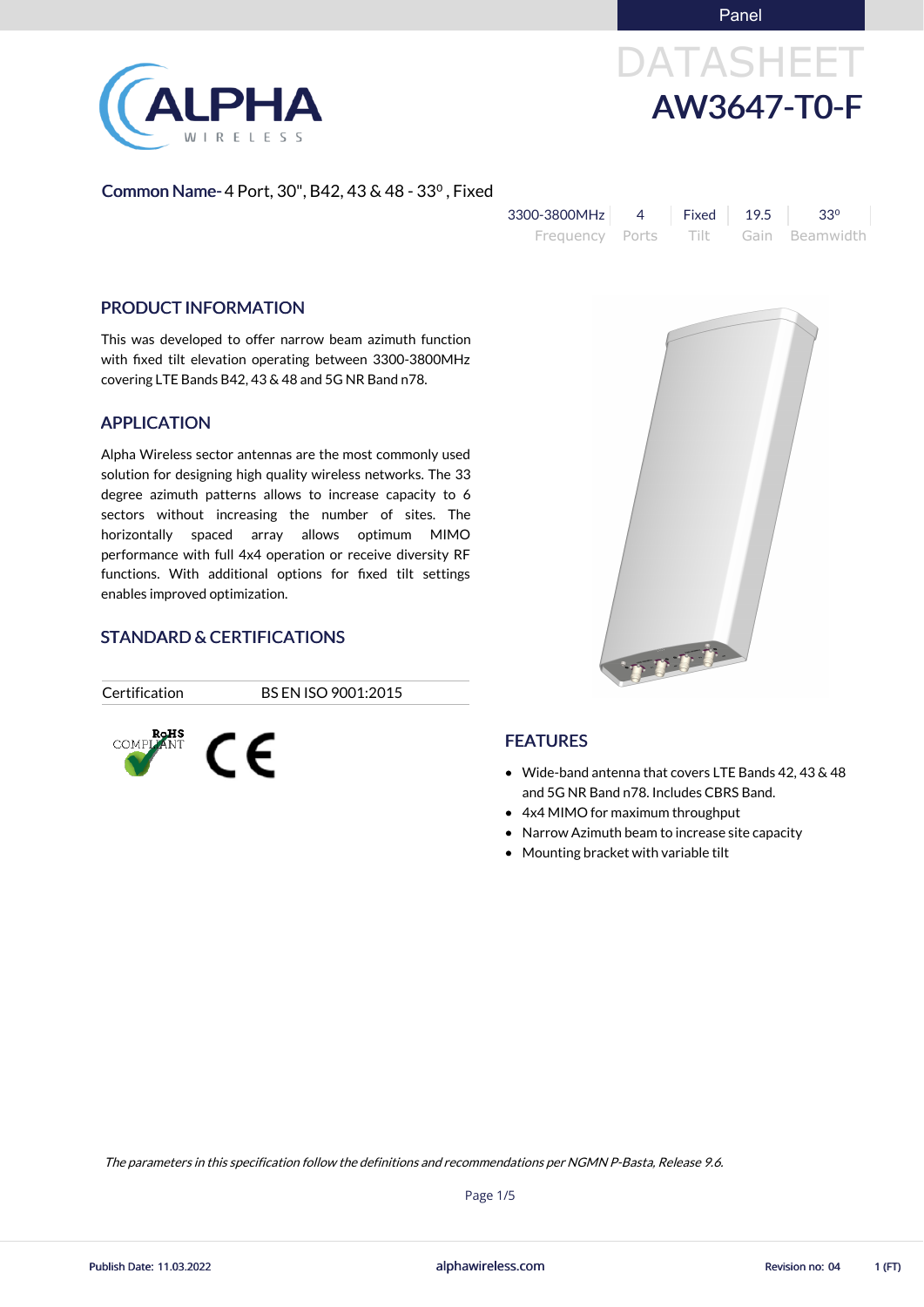

## AW3647-T0-F

### TECHNICAL SPECIFICATION

| <b>Electrical Specifications</b>        |     |            |                               |  |
|-----------------------------------------|-----|------------|-------------------------------|--|
| <b>Frequency Range</b>                  |     | <b>MHz</b> | 3300 - 3800MHz                |  |
| Polarisation                            |     | Degree     | $+/- 45^{\circ}$ Slant Linear |  |
| Gain<br><b>Basta</b>                    |     | dBi        | $19.0 \pm 0.5$                |  |
|                                         | Max | dBi        | 19.5                          |  |
| Azimuth Beamwidth                       |     | Degree     | 33 <sup>0</sup>               |  |
| Azimuth Beam Squint                     |     | Degree<    | 3 <sup>0</sup>                |  |
| Elevation Beamwidth                     |     | Degree     | 7 <sup>0</sup>                |  |
| <b>Electrical Downtilt</b>              |     | Degree     | $TO0$ or $T40$                |  |
| <b>Electrical Downtilt Deviation</b>    |     | Degree<    | 1 <sup>0</sup>                |  |
| Impedance                               |     | Ohms       | 50                            |  |
| <b>VSWR</b>                             |     | $\prec$    | 1.5                           |  |
| <b>Return Loss</b>                      |     | dB         | 14                            |  |
| Isolation                               |     | dB         | 25                            |  |
| Front to Back Ratio: Total Power +/-30° |     | dB         | 27                            |  |
| Upper Sidelobe Suppression, Peak to 20° |     | dB         | 15                            |  |
| <b>Cross-Polar Discrimination</b>       |     | dB         | 16                            |  |
| Maximum Effective Power Per Port        |     | W          | 100                           |  |

### Representative Pattern Files





Azimuth **Elevation** 

For radiation pattern files, please login at www.alphawireless.com

alphawireless.com

Publish Date: 11.03.2022 **Revision no: 04** 1 (FT)

Page 2/5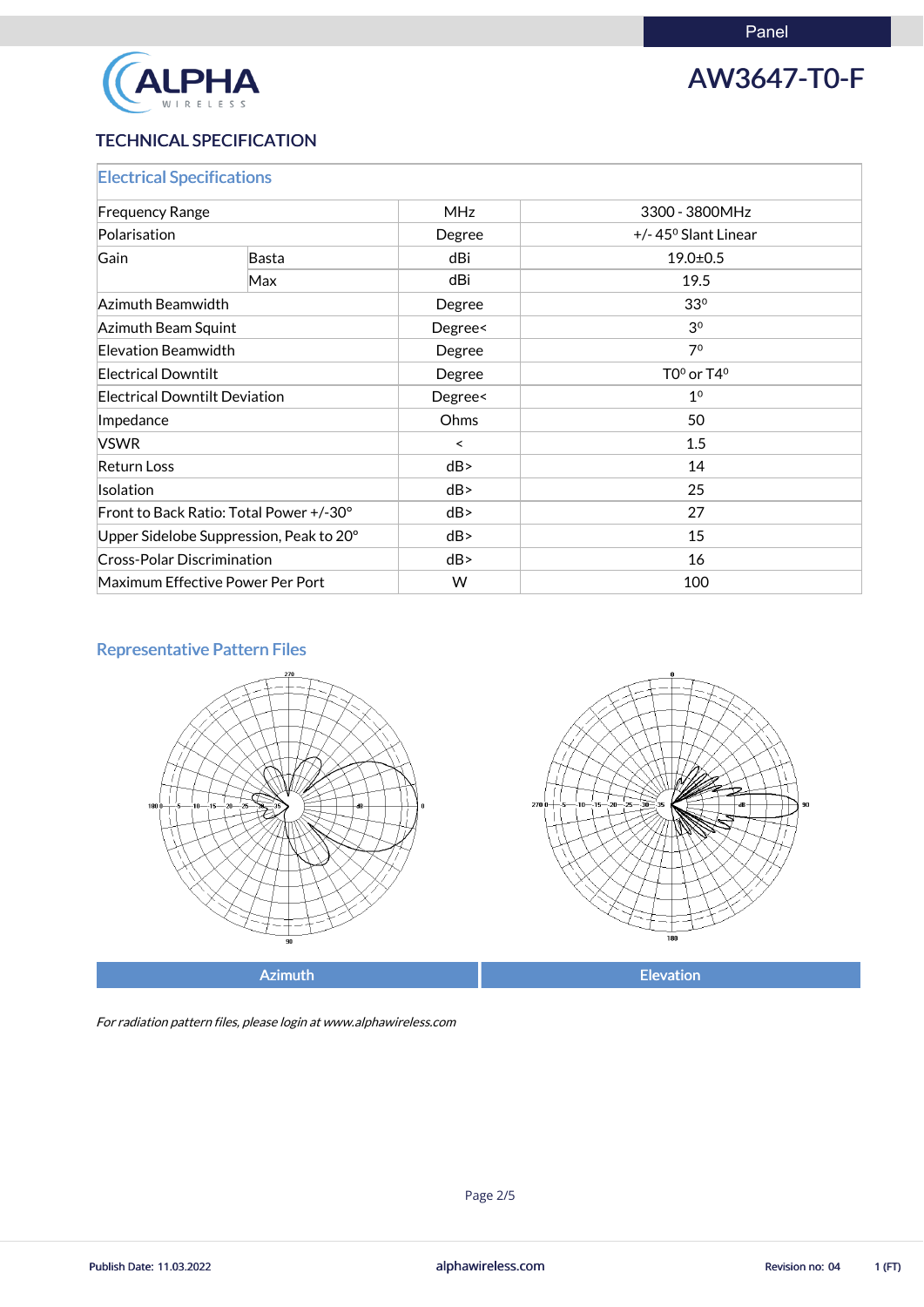

## AW3647-T0-F

### TECHNICAL SPECIFICATION

|  |  | <b>Mechanical Specifications</b> |
|--|--|----------------------------------|
|  |  |                                  |

| Dimensions                                      | $mm$ (in)                    | 753 (29.9) x 319 (12.5) x 100 (3.9) - (LxWxH) |
|-------------------------------------------------|------------------------------|-----------------------------------------------|
| Packing Size (LxWxD)                            | $mm$ (in)                    | 855 (33.7) x 480 (18.9) x 210 (8.3)           |
| Net Weight (antenna)                            | kg (lb)                      | 8(13.2)                                       |
| Net Weight (mount)                              | kg (lb)                      | 1.57(3.41)                                    |
| <b>Shipping Weight</b>                          | kg (lb)                      | 9.5(16.7)                                     |
| Connector Type (Female)                         |                              | $4.3 - 10$                                    |
| Connector Quantity                              |                              | 4                                             |
| <b>Connector Position</b>                       |                              | <b>Bottom</b>                                 |
| Windload Frontal (at Rated Wind Speed: 150km/h) | $N$ (lbf)                    | 250(57)                                       |
| Windload Lateral (at Rated Wind Speed: 150km/h) | $N$ (lbf)                    | 90(21)                                        |
| <b>Survival Wind Speed</b>                      | $km/h$ (mph)                 | 200(125)                                      |
| Radome Material                                 |                              | <b>UV-Stabilised PVC</b>                      |
| Radome Colour                                   | <b>RAL</b>                   | 7035 (light grey)                             |
| <b>Product Compliance Environmental</b>         |                              | <b>RoHS</b>                                   |
| Lightning Protection                            |                              | <b>DC Grounded</b>                            |
| Cold Temperature Survival                       | $^{\circ}$ C ( $^{\circ}$ F) | $-40(-40)$                                    |
| Hot Temperature Survival                        | $^{\circ}$ C ( $^{\circ}$ F) | 70 (158)                                      |

### Array Layout and RET Information

| P1 | P <sub>2</sub> |  |
|----|----------------|--|
|    |                |  |

| Array | Frequency<br><b>MHz</b> | Ports                     |
|-------|-------------------------|---------------------------|
|       | 3300 - 3800             | $1 - 2$                   |
|       | $3300 - 3800$           | $B =$<br>$\blacktriangle$ |

Note: Coloured box sizes do not represent antenna sizes.



alphawireless.com

Publish Date: 11.03.2022 **Revision no: 04** 1 (FT)

Page 3/5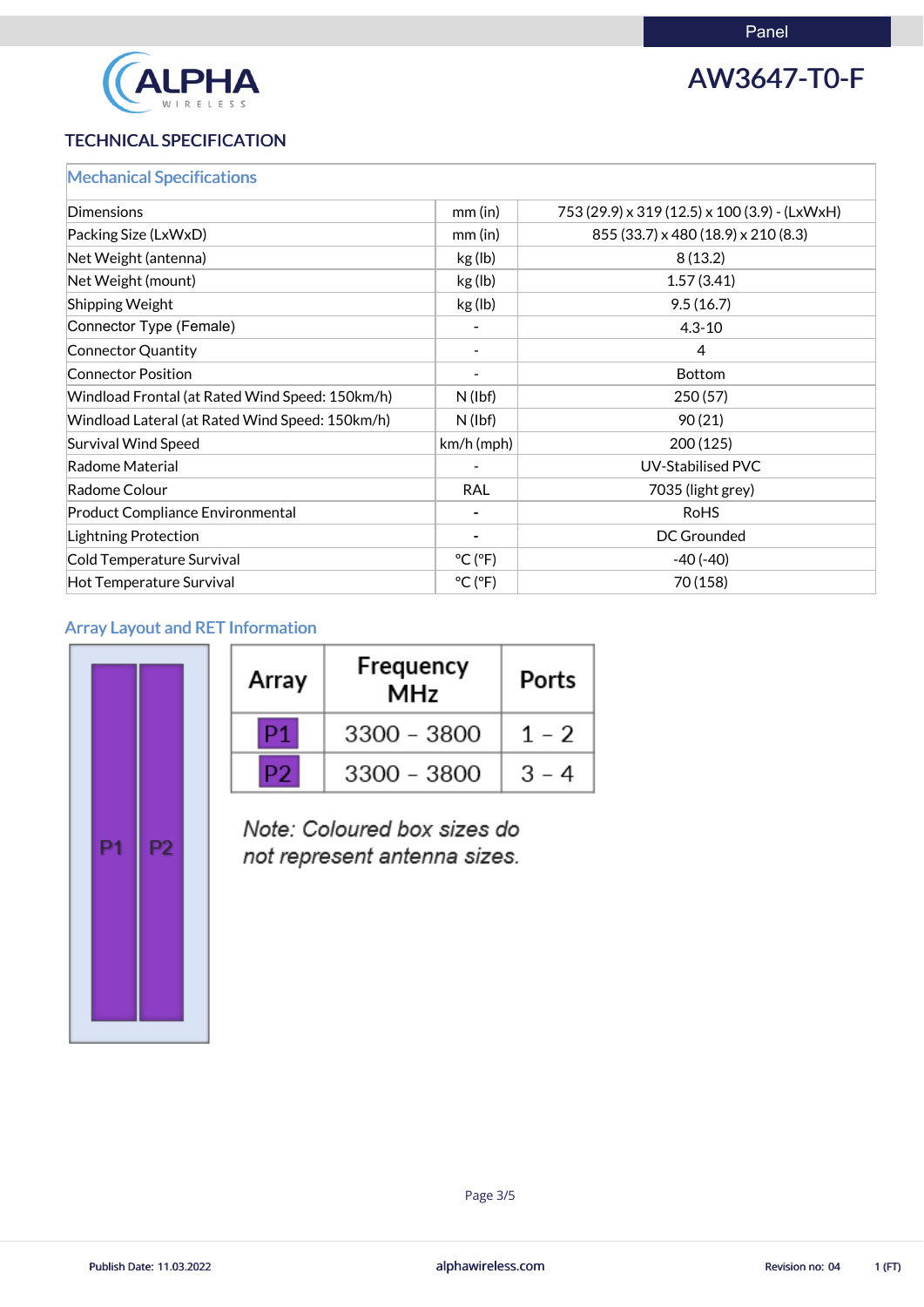Panel





#### All measurements are in mm (in)







Page 4/5